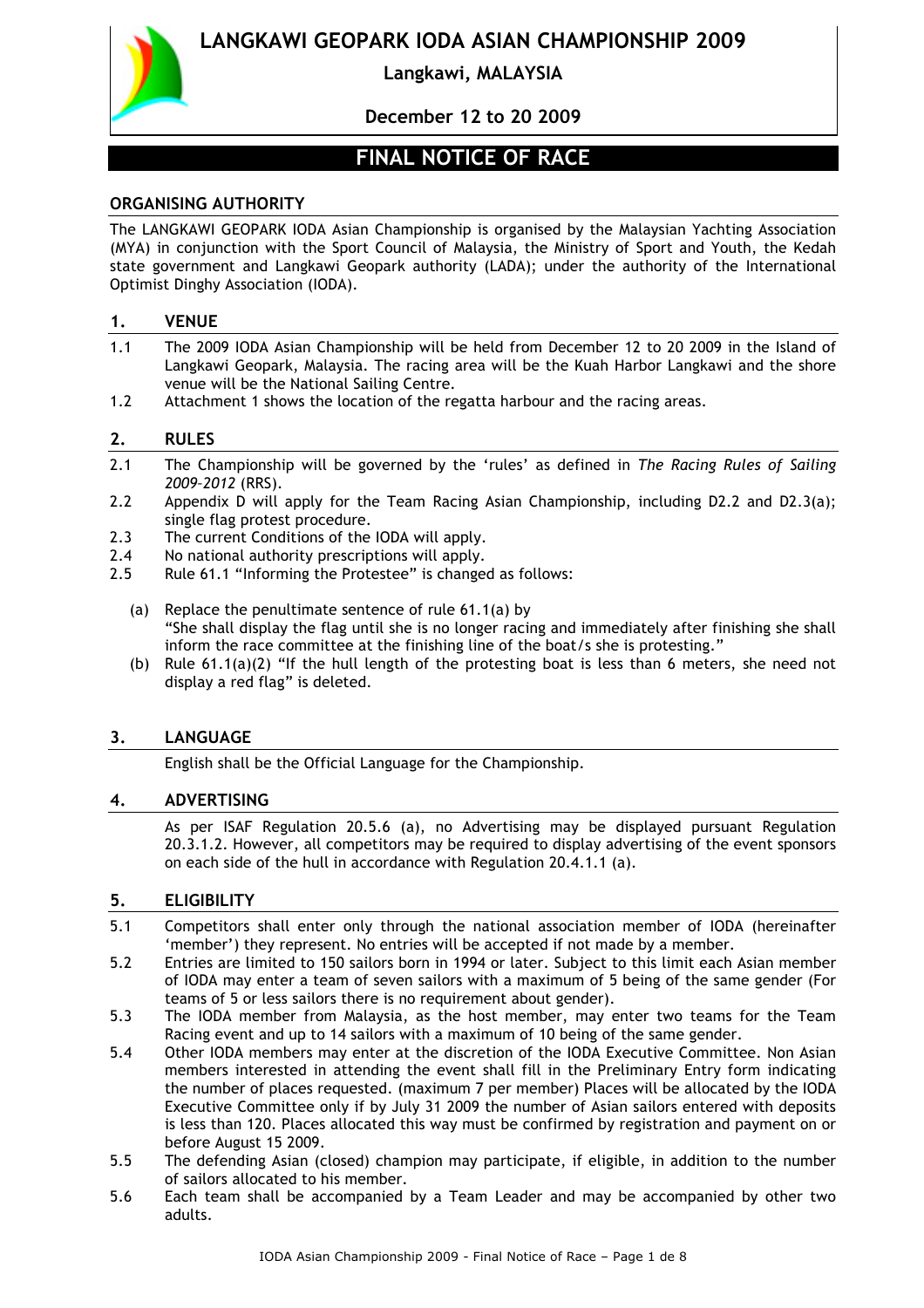

# **Langkawi, MALAYSIA**

## **December 12 to 20 2009**

- 5.7 Competitors shall be either national or bona fide residents of the country they represent, unless otherwise agreed by the IODA Executive Committee. A competitor who has represented one country at an IODA World or Continental Championship shall not represent another member country except in cases of alteration of residence, which cases shall be approved by the IODA Executive Committee.
- 5.8 Attention is drawn to ISAF Regulations relative to the ISAF World Youth Championship (change of nationality).

## **6. ENTRY**

- 6.1 Entries shall be made by filling in the on-line forms available at https://eventmanager.compete-at.com/sailmalaysia/iodaasian2009 and sending the *required fees* according to the following schedule:
	- (a) The Preliminary Entry Form shall be completed not later than July 31 2009.
	- (b) The Second Entry Form shall be completed not later than September 30 2009.
	- (c) The Final Entry Form shall be completed as soon as the members of the delegation are defined but not later than November 15 2009.
- 6.2 *Required fees* are described in paragraphs 7 (ENTRY FEES), 16 (SUPPORT BOATS) and 17 (CHARTER BOATS).
- 6.3 Competitors, team leaders and other adults (when they are members of the official delegation) shall complete an on-site registration at the Race Office. The on-site registration of each competitor will not be completed until the measurement form issued by the Measurement Sub-Committee (see paragraph 10) has been returned to the Race Office.

# **7. ENTRY FEES**

- 7.1 Entry fees will be EUR 400 per sailor and EUR 450 per adult (maximum three).
- 7.2 Accommodation and meals are included in the entry fee for the duration of the Championship (from the Official Arrival day to the Official Departure day inclusive).
- 7.3 Fees Payable:
	- (a) A first deposit of 50% of the total fees shall be made by Bank Draft or Wire Transfer to be received by the Organising Committee on or before July 31 2009 (or August 15 for places allocated later than July 31 –see NoR 5.4).
	- (b) A final deposit of the balance of the fees shall be made by Bank Draft or Wire Transfer to be received by the Organising Committee on or before September 30 2009.
- 7.4 A surcharge of 20% will be charged to all late entries.
- 7.5 Competitors entering and withdrawing their entry not later than September 30 2009 will be refunded 75% of the deposit (except for any bank cost incurred due to the refund). Competitors withdrawing their entry later than October 1 2009 will not be refunded. The same schedule applies for any payment made according to paragraphs 16 and 17.
- 7.6 Payment instructions:
	- (a) Please make payments to

| Beneficiary:                                          | Malaysian Yachting Association            |  |  |
|-------------------------------------------------------|-------------------------------------------|--|--|
| Beneficiary's full address:                           | C/O Regency Tanjung Tuan Beach Resort,    |  |  |
|                                                       | Batu 5, Jalan Pantai, 71050 Port Dickson, |  |  |
|                                                       | Negeri Sembilan Darul Khusus, Malaysia.   |  |  |
| Beneficiary's telephone and fax numbers:              | Tel +606-6463634 Fax +6066463890.         |  |  |
| Bank:                                                 | Malayan Banking Berhad                    |  |  |
| Bank address:                                         | 14, Pusat Perdagangan Jalan Bandar        |  |  |
|                                                       | 81700 Pasir Gudang                        |  |  |
|                                                       | Johor, Malaysia                           |  |  |
|                                                       | (a/c no: 501244311989)                    |  |  |
| Society for Worldwide Interbank Financial   MBBEMYKLA |                                           |  |  |
| Telecommunications (SWIFT) Code:                      |                                           |  |  |

- (b) Fees must be paid in EUR.
- (c) Fees must be free from bank commissions. Any bank fee will be charged to the competitors.

#### **8. FORMAT OF THE CHAMPIONSHIP**

8.1 The IODA Asian Championship comprises two events: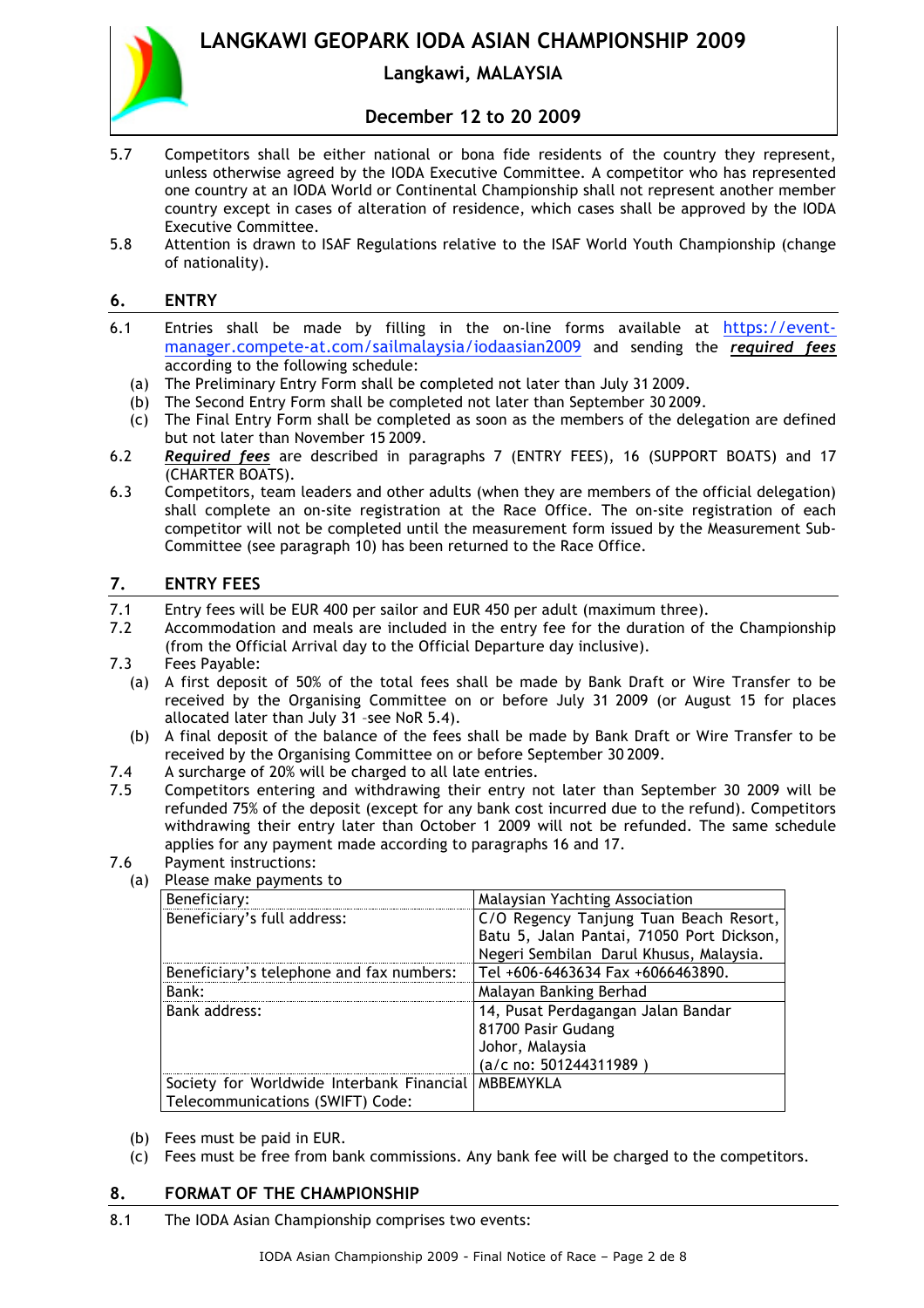

## **Langkawi, MALAYSIA**

## **December 12 to 20 2009**

- (a) The OPTIMIST INDIVIDUAL ASIAN CHAMPIONSHIP (IAC) and;
- (b) The OPTIMIST TEAM RACING ASIAN CHAMPIONSHIP (TRAC).
- 8.2 For the IAC, if there are 80 or fewer competitors, the entire fleet shall race in one group. If there are more than 80 competitors, the fleet will be split in four divisions.

8.3 For the TRAC:

- (a) After the first 5 races sailed in the IAC (or the total number of races sailed before December 16 if fewer than 5) the total points of the 4 sailors with the best cumulative results from each country will be added to give a total score for each country. The total points of the following 4 sailors of Malaysia will be added to give a total score for their second team.
- (b) In the event of less than 5 races being complete before the day of the team racing, the total scores will be based on the number of races that have been completed.
- (c) The team scores mentioned above will be according to the results available at 2000 on the day before the TRAC *regardless of protests or requests for redress not yet decided*.
- (d) The team racing event will be held for up to 16 teams from countries represented by at least four sailors. The grid will be drawn according to the cumulative results of each four sailors as described in NoR 8.3(a) to 8.3(c). If a qualifying country decides not to enter a team to compete, it shall inform the Race Committee.
- (e) Teams will be comprised of 5 sailors of which 4 will sail in each race. Composition of teams is at the discretion of the qualifying country.
- (f) The format for the Team Racing Asian Championship will be described in the Team Racing Sailing Instructions.

|  | 9. | <b>PROGRAM</b> |
|--|----|----------------|
|--|----|----------------|

| Saturday, December 12  | Official Arrival Day.                          |  |
|------------------------|------------------------------------------------|--|
|                        | Registration and Measurement.                  |  |
|                        | Official accommodation available after 1400.   |  |
| Sunday, December 13    | Registration and Measurement.                  |  |
|                        | Team Leaders meeting.                          |  |
|                        | Practice Race.                                 |  |
|                        | Opening Ceremony.                              |  |
| Monday, December 14    | Optimist Individual Asian Championship, races. |  |
| Tuesday, December 15   | Optimist Individual Asian Championship, races. |  |
| Wednesday, December 16 | Optimist Team Racing Asian Championship.       |  |
| Thursday, December 17  | Spare Day.                                     |  |
| Friday, December 18    | Optimist Individual Asian Championship, races. |  |
| Saturday, December 19  | Optimist Individual Asian Championship, races. |  |
|                        | Prize giving and Closing Ceremony.             |  |
| Sunday, December 20    | Official Departure Day.                        |  |

#### **10. MEASUREMENT**

- 10.1 Each boat shall produce a valid Registration Book and each sail shall be accompanied by the corresponding Sail Measurement Certificate (CR 2.5.6 and 6.1.4).
- 10.2 Competitors are allowed to use only one hull, dagger board, rudder (with tiller and extension), mast, boom, sprit and sail during the Regatta. These parts of the equipment will be scrutineered and may be measured by the Measurement Sub-Committee according to the Measurement Regulations, and approved by this Sub-Committee to be complying with the Class Rules.
- 10.3 Substitution of damaged or lost equipment will not be allowed unless approved in writing by the Race Committee. Requests for substitution shall be made to the Race Committee at the first reasonable opportunity.
- 10.4 Substitution of damaged equipment may be permitted providing that the relevant form has been filled in at the Race Office, the damaged equipment has been checked by the Measurement Sub-Committee and the substituting equipment has been scrutineered by the Measurement Sub-Committee.
- 10.5 If the substitution was made on the water between races, both the damaged and the substituting pieces of equipment should be presented to the Measurement Sub-Committee after the end of the day's racing. In this case, the substitution is subject to the approval of the Race Committee given retrospectively.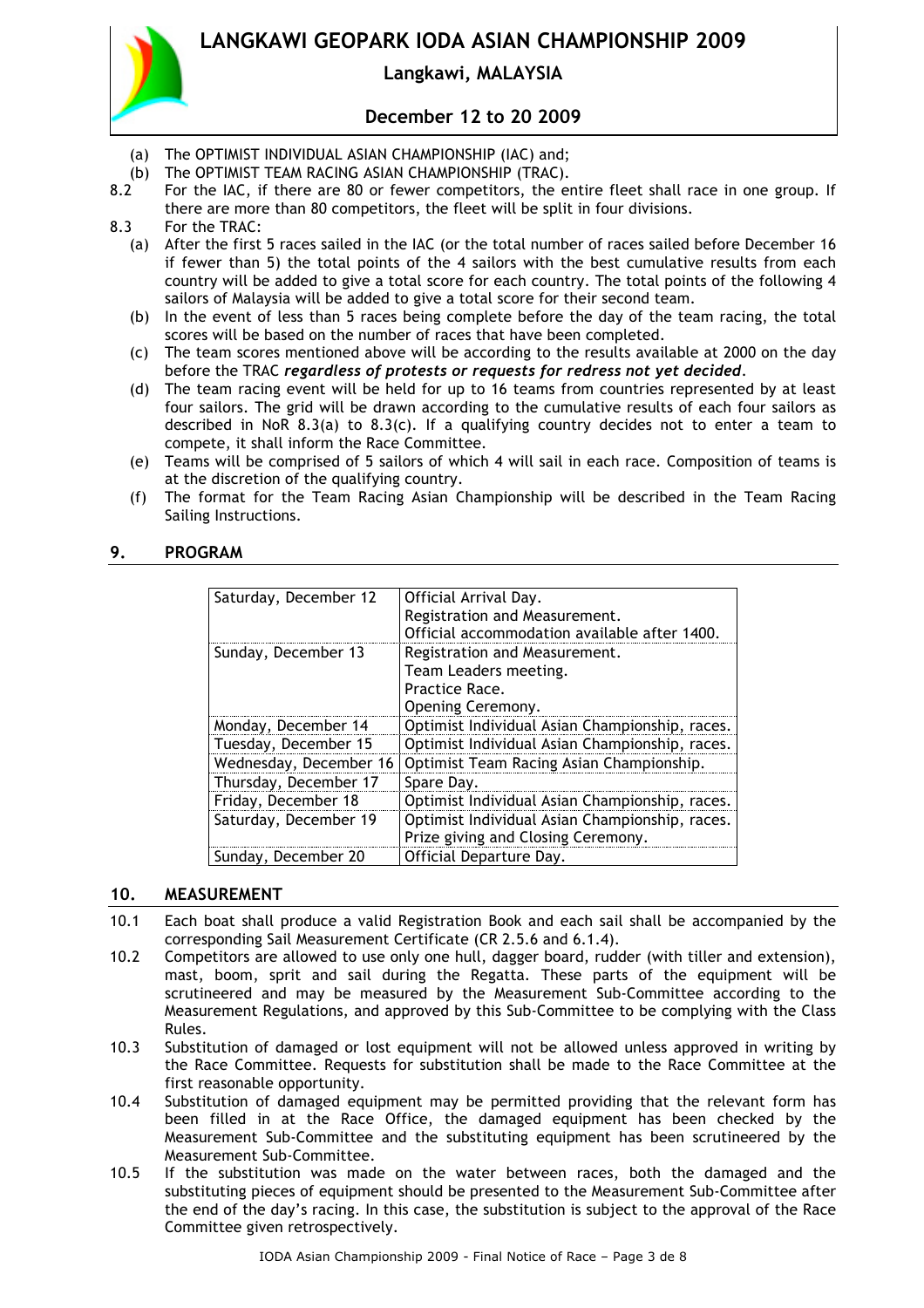

# **Langkawi, MALAYSIA**

## **December 12 to 20 2009**

- 10.6 Boats chartered through the Organization may carry national letters or sail numbers in contravention of the Class Rules. The national letters to be carried shall be those of the country entering the chartered boat, and the number shall consist of the number of digits equal to the most recently issued sail number in that country. All other boats shall be correctly registered in the country of the competitor and shall carry the correct sail numbers for the boat.
- 10.7 Hulls officially chartered through the Organising Committee shall be supplied with a Registration Book but are exempt from complying with Class Rule 2.4.3 (b) and (c) and hence from CR 2.4.1.
- 10.8 Sails measuring to the maximum limits during the measurement days may be scrutineered again on the spare day.
- 10.9 Sails to be used during the Championship shall have been measured before inspection at the Championship. If a sail is presented unmeasured (or without the Sail Measurement Certificate), it will be measured at the Championship at a cost of USD 50, payable to IODA. Measurement of country letters and sail numbers is available for free.
- 10.10 GRP boats shall be equipped with epoxy foils.

#### **11. SAILING INSTRUCTIONS**

11.1 Sailing instructions will be available at registration at the venue.

#### **12. THE COURSE**

- 12.1 The course for the fleet racing will be an outer-loop trapezoid with the finish line at the end of the second windward leg.
- 12.2 The course for the team racing will be the "S" course.

#### **13. PENALTY SYSTEM**

- 13.1 Appendix P will apply for the IAC.
- 13.2 An international Jury will be constituted in accordance with RRS Appendix N. Decisions of the International Jury are final as provided in rule 70.5.
- 13.3 Races of the TRAC will be umpired.

#### **14. SCORING**

- 14.1 For the IAC, the series will consist of 12 races, five of which are required to be completed to constitute a series.
- 14.2 Each boat's total score will be the sum of her scores for all races except that when 11 or more races have been completed, her two worst scores shall be excluded or, if only 6 or more but less than 11 races have been completed, her single worst score shall be excluded.
- 14.3 The scoring system for the TRAC will be described in the Team Racing Sailing Instructions.

## **15. SAFETY**

- 15.1 Each competitor must wear a personal flotation device (PFD) according to CR 4.2 (a), properly secured at all times while on the water except when temporarily adding or removing clothing. This changes RRS 40.
- 15.2 Each boat shall have on board a paddle securely attached to the hull by a lanyard or elastic cord (CR 4.3.c). The blade surface of such paddle shall not be less than 0.025 square meters. Each competitor shall carry a whistle securely attached to the PFD (CR 4.2.a). Competitors not complying with this instruction will be attributed a penalty of 5 points for each race of the day on which they have failed to observe this instruction, sailed prior to the inspection.

## **16. SUPPORT BOATS**

- 16.1 Team support boats shall be registered with the Organising Committee and used according to the following conditions:
	- (a) Each boat shall display white flags bearing the three letter national code of the countries it supports, which will be supplied by the Organising Committee. No other flags shall be displayed by support boats.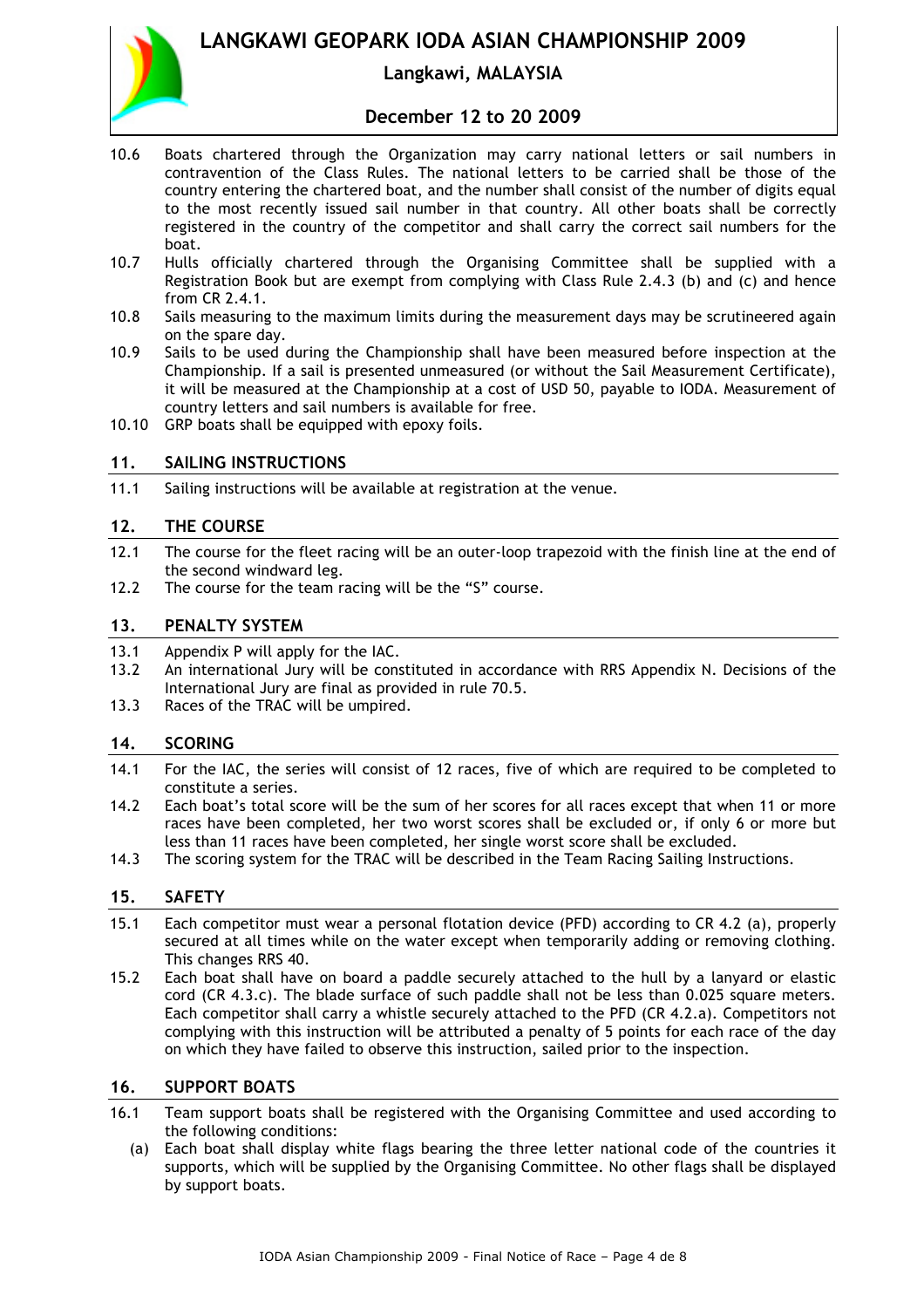

# **Langkawi, MALAYSIA**

## **December 12 to 20 2009**

- (b) From December 12, boats shall be shared by coaches of at least two different countries as decided by the Organising Committee. No more than one person from each team shall be on the water in the boat at the same time.
- (c) All support boats shall comply with the rules established by the Organising Committee.
- (d) Fuel and other consumables will be paid by the teams using the boat.
- 16.2 Team support boats to be used during the Regatta days (December 12 to 19) are available from the Organising Committee at the *Support boat fee* of *EUR 750 per boat* (one boat per two teams). The fee includes insurance coverage but does not include fuel.
- 16.3 Reservations of support boats shall be made by submitting the Support Boat Reservation Form and transferring a first payment of EUR 188 (50%), both of which shall be received on or before July 31 2009 (See paragraph 7.6 above for payment instructions). The remaining EUR 187 of the total fee shall be transferred on or before September 30 2009. Availability of support boats is not guaranteed for reservations and/or payments made after September 30 2009.
- 16.4 A damage deposit of Eur100 per team will be charged at registration and refunded at the end of the championship provided the boat is in good conditions. Should the Organising Committee decide to deduct from the damage deposit, it may require that the deposit be restored to its original amount before the coaches are permitted to use the boat again. Any remaining deposit will be refunded at the end of the Championship. Damage deductions will be shared by the teams using the boat.
- 16.5 A surcharge of 20% will be charged to late reservations and/or payments of support boats.

## **17. CHARTER BOATS**

- 17.1 Charter boats are mandatory.
- 17.2 All the charter boats will be provided by Xtreme Sailboats Or Far East boat. They will be allocated on a random basis to individual sailors by the Organising Committee under the supervision of the IODA Executive Committee.
- 17.3 Competitors shall not modify the boats or cause them to be modified in any way except that
	- (a) A compass may be tied or taped to the hull or spars;
	- (b) Wind indicators, including yarn or thread, may be tied or taped anywhere on the boat;
	- (c) Hulls, dagger boards and rudders may be cleaned, but only with water;
	- (d) Adhesive tape may be used anywhere above the water line; and
	- (e) All fittings or equipment designed to be adjusted may be adjusted, provided that the Class Rules are complied with.
- 17.4 Competitors may use their own foils, spars, fittings and running rigging.<br>17.5 Charter boats will be complete with blocks, airbag, racing spars, r
- Charter boats will be complete with blocks, airbag, racing spars, racing foils, mainsheet, padded toe straps, trolley and bowlines. Bailers, paddles and sails will NOT be provided.
- 17.6 The *charter fee* for 8 Regatta days (December 12 to 19) will be *EUR 400 per boat*. Reservation of charter boats shall be made by submitting the Charter Boat Reservation Form and by transferring a first payment of EUR 200 per boat, both of which shall be received on or before July 31 2009. The remaining EUR 200 per boat shall be received on or before September 30 2009.
- 17.8 Late reservations and payments will incur a surcharge of 20%. Charter boats availability will not be guaranteed for reservations and/or payments made later than September 30 2009.
- 17.9 In addition to the charter fee a damage deposit of EUR 100 will be required on receipt of each boat, to be refunded if no damage has occurred.

## **18. PRIZES**

- 18.1 For the fleet racing event, prizes will be awarded at least to:
	- (a) The three best-placed male sailors regardless of their continent of residence;
	- (b) The three best-placed female sailors regardless of their continent of residence;
	- (c) The three best-placed male sailors whose IODA member is Asian;
	- (d) The three best-placed female sailors whose IODA member is Asian.
- 18.2 For the Team Racing event, a medal or trophy will be awarded to each member of at least:
	- (a) The best-placed team;
	- (b) The best-placed Asian team if different.
- 18.3 More prizes may be awarded at the criteria of the organisers.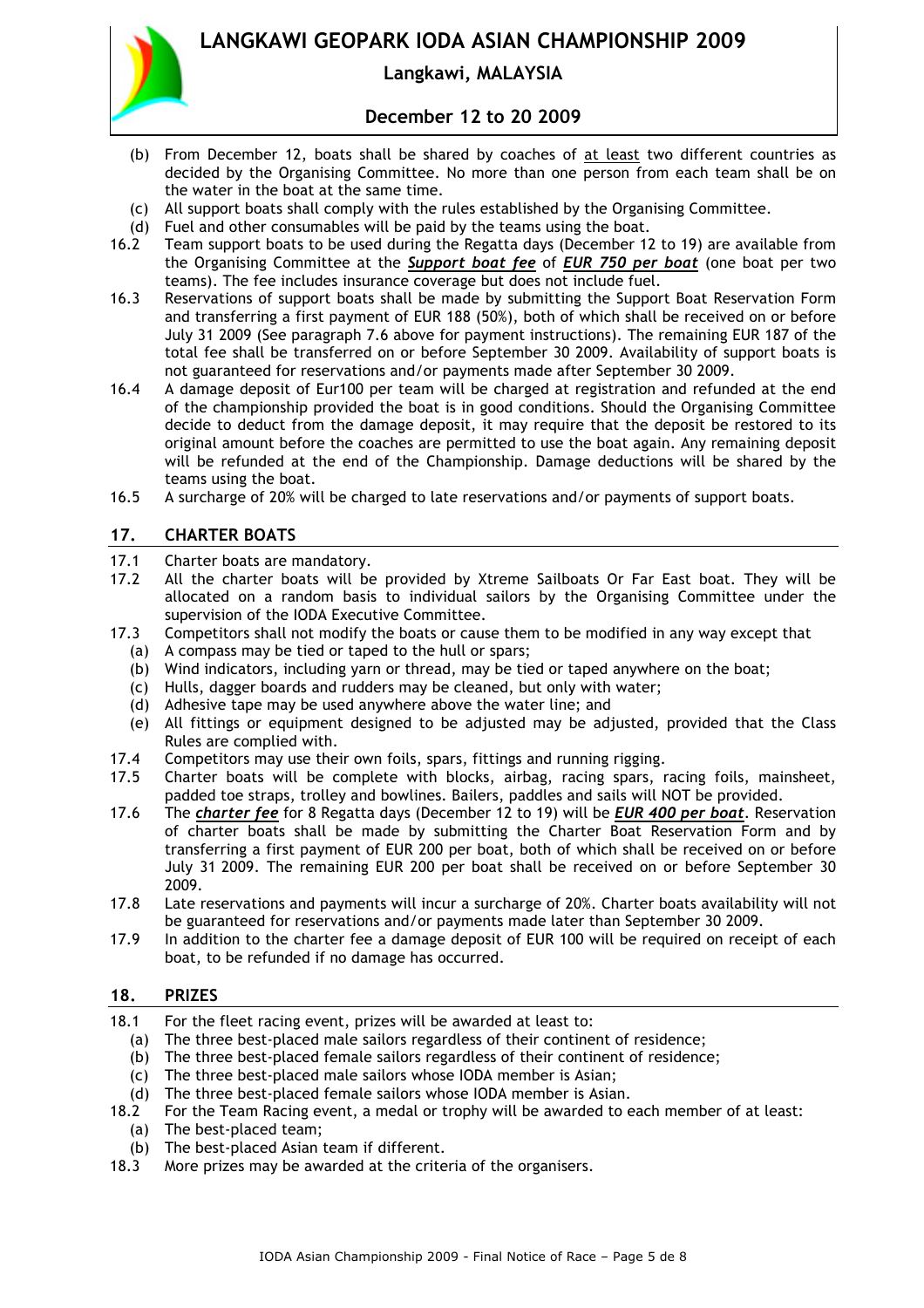

# **Langkawi, MALAYSIA**

## **December 12 to 20 2009**

## **19. DISCLAIMER OF LIABILITY**

- 19.1 Competitors participate in the regatta entirely at their own risk and responsibility. See rule 4, Decision to Race.
- 19.2 The Organising Authority and any other party involved in the organization of the Championship will accept no liability whatsoever for any injury, damage, loss or claim, whether personal or material, incurred by or inflicted to participants before, during or after the Championship.
- 19.3 All competitors and support Stuff will be required to execute liability waiver.

#### **20. INSURANCE**

Each participant shall be insured with valid third-party liability insurance with a minimum cover of EUR 230,000 per event or the equivalent. Teams unable to do so may contract the insurance through the Organization at a cost of EUR 50,00 per sailor.

#### **21. CONTACT**

21.1 For further information and queries, please contact:

| Name                   | Mohd Afendy Abdullah, Hamdan Yahya                              |
|------------------------|-----------------------------------------------------------------|
| Phone (before July 1): | +606-6463643 / +6019-2296316 / +604-9663099                     |
| Fax (before July 1):   | $+0606 - 646$ 3890/ $+604 - 9661099$                            |
|                        | Phone/Fax (after July 1): $ +604-9663099$ / + 6019-2296316      |
| $E$ -mail:             | sailmalaysia@gmail.com, sailmalaysia_mas@yahoo.com              |
| Event website:         | http://www.sailing.org.my                                       |
| On-line registration:  | https://event-manager.compete-at.com/sailmalaysia/iodaasian2009 |

21.2 Each participating country should designate a person to be the official contact with the Organising Committee and provide an e-mail address.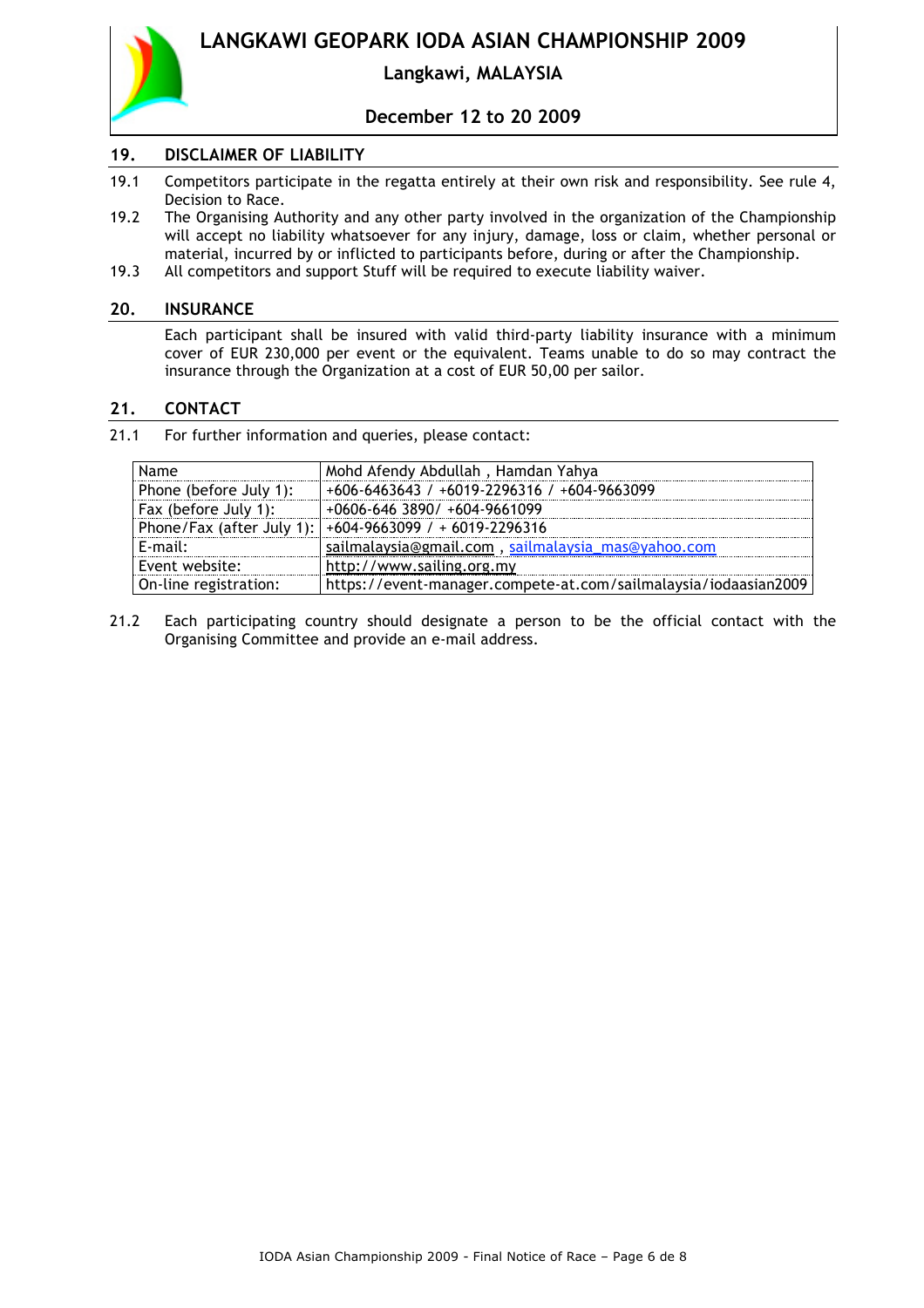

# **Langkawi, MALAYSIA**

# **December 12 to 20 2009**

# **ADDITIONAL INFORMATION SHEET**

The following information is not part of the rules for the event.

## *A. ACCOMMODATION, LOCAL TRANSPORTATION AND MEALS*

- *A.1 Competitors and team officials will be housed in 4-star hotels Grand Continental and Langkasuka, both within walking distance. Official accommodation will be available from 1400 on December 12 until 1100 on December 20 2009.*
- *A.2 All three meals will be provided. Breakfast and dinner will be served at the hotel. Packed lunches will be delivered at the nautical venue. The first official meal will be dinner on December 12 and the last official meal will be breakfast on December 20 2009.*
- *A.3 A damage deposit of RM100,00 (approx EUR 21,00) per room may be charged by the hotel and will be refunded if no damage has occurred. The damage deposit and other extra charges will be paid directly to the hotel and may be paid cash or by credit card.*
- *A.4 Special food can be provided if requested in advance. Please send any special request filling in the relevant field in the Second Entry Form.*

## *B. EARLY ARRIVALS*

- *B.1 Teams wishing to arrive before the official arrival date should contact the organisers in order to book accommodation. The daily fee per person per day will be approximately EUR 35 per person (bed and breakfast).*
- *B.3 Club facilities will be open from December 1.*

## *C. EARLY ARRIVAL SUPPORT BOATS*

- *C.1 It is possible to rent a support boat to be used before the Official Arrival day (from December 1 to December 11) at EUR 100 per boat per day excluding fuel. Reservation of such boats shall be made by filling in the relevant fields in the Support Boat Reservation Form and by transferring a sum equivalent to the total amount, which shall be received on or September 30 to guarantee rate. Allocation of early arrival support boats will be made in order of arrival.*
- *C.2 Late reservations and payments of pre-Regatta support boats will incur a surcharge of 20%.*

## *D. EARLY ARRIVAL CHARTER BOATS*

- *D.1 Charter boats will also be available before the Official Arrival Day, from December 1 to 11 at EUR 35 per boat per day. Reservations of pre-Regatta charter boats shall be made by filling in the relevant fields in the Charter Boat Reservation Form.*
- *D.2 Late reservations and payments of pre-Regatta charter boats will incur a surcharge of 20%.*

## *E. TRANSPORTATION TO AND FROM THE AIRPORT*

- *E.1 Free of charge transportation to and from Langkawi International Airport will be provided on official arrival and departure days.*
- *E.2 On other days the cost will be EUR 20 each way for 6 people on a minibus.*

#### *F. SUPPORTERS*

*Supporters shall make reservations by themselves. They are encouraged to reserve rooms at Hotel Grand Continental, 300 m from the venue.*

#### *G. SOCIAL EVENTS*

*To enhance the friendship between the participants and to make their stay Malaysia more enjoyable, appropriate social events will be organised. Casual attire.*

#### *H. MISCELLANEOUS*

- *H.1 Each team is kindly requested to bring its own National Flag (100cm x 150cm) and the National Anthem recorded on CD.*
- *H.2 There are no medical precautions that need to be taken entering Malaysia.*